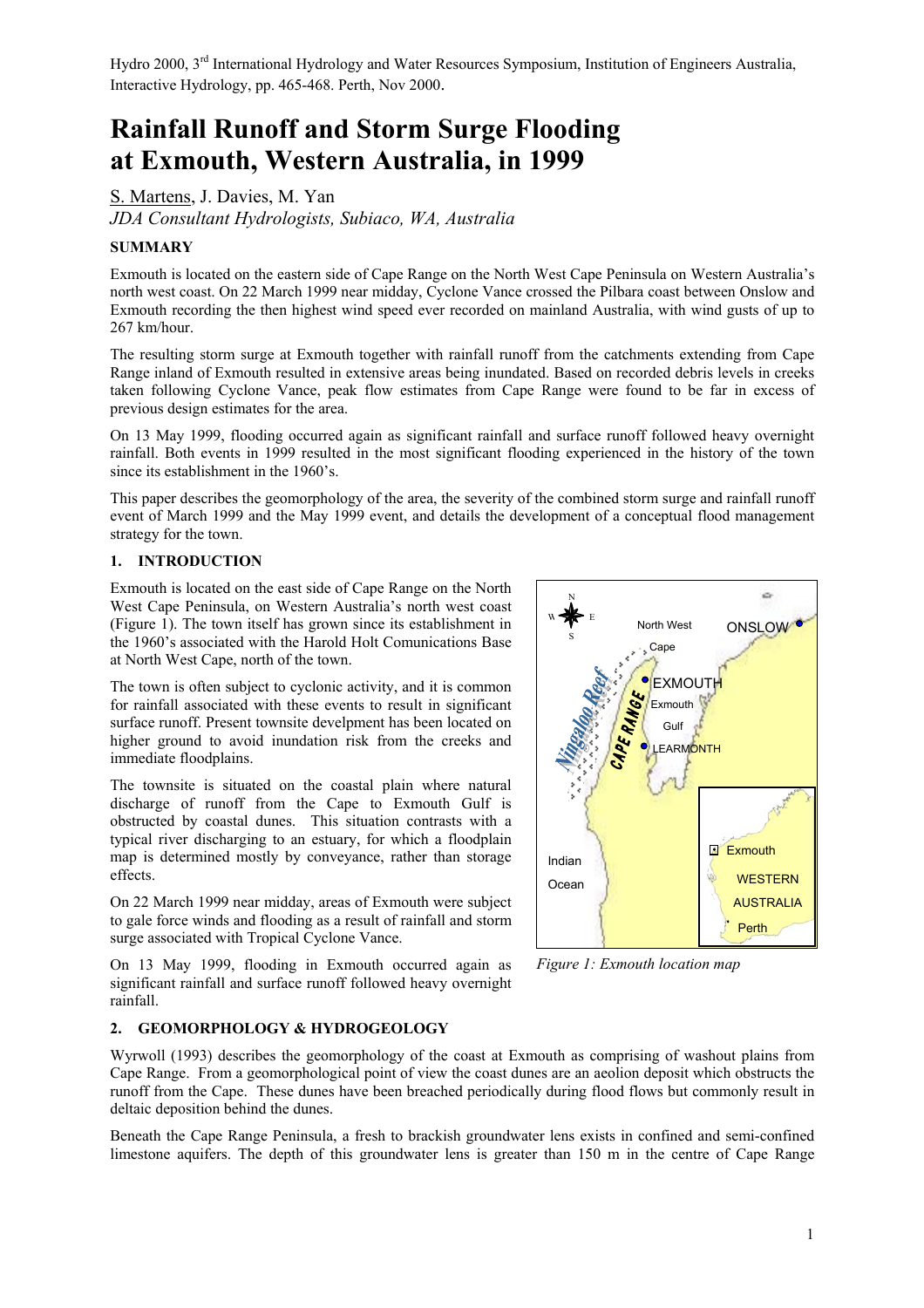(Figure 2) as the mound rises to only a few metres Australian Height Datum (mAHD), and the divide is at approximately 150 mAHD (Colman, 1994).

The presence of a fresh groundwater lens suggests that the groundwater is readily recharged by infiltration of rainfall and runoff. This may be a result of direct infiltration through permeable river beds (there are unconfirmed reports of surface flows in drainage lines being completely lost to infiltration), and/or infiltration of rainfall in drainage areas in the centre of the Range.

The groundwater flow direction is towards the coast from the centre of the mound. Relatively steep groundwater gradients occur near the crest of the range, but gradients are virtually flat on the coastal plain. This reflects the lower permeability of limestone beneath Cape Range, and its higher permeability beneath the coastal plain.

#### **3. CATCHMENT AND CLIMATE**

Exmouth has a semi-tropical climate with average summer maximum temperatures of 38°C and average winter maximum temperatures of 24<sup>o</sup>C. The average annual rainfall for Exmouth town is 270mm with an average of 27 rain days per year, much of it being in May and June, or associated with cyclonic activity.

Six main creeks flow eastwards from Cape Range to the Gulf of Exmouth through the existing townsite and residential areas located south of the townsite (Figure 2). The largest of these catchments are the LIA (Light Industrial Area) Creek catchment  $(13.4 \text{ km}^2)$  and the Market St catchment  $(18.6 \text{ km}^2)$ . The total area of the six catchments is 45.4  $km^2$ .



*Figure 2 Catchment Map*

The Krait St catchment (not shown in Figure 2) is located on high ground at the northern end of the main town centre is not considered by the Shire to be a flood risk.

# **4. FLOOD HISTORY & CYCLONE VANCE**

No official record of flood history is available for the Shire of Exmouth, however anecdotal evidence provided by Kerry Graham (Chief Executive Officer, Shire of Exmouth) indicates the two events in 1999 as the most significant flooding events experienced in the history of the town since its establishment.

The first flood event of 1999 occurred on 22 March 1999 due to rainfall associated with Tropical Cyclone Vance. Flood damage to the town was minor compared to the wind damage caused by Cyclone Vance. Much of the area flooded is occupied by the town's golf course and currently undeveloped land.

In January 1999, prior to these flood events, a large bushfire destroyed large areas of vegetation on Cane Range. This fire is considered to have been a major factor in contributing to high runoff rates, resulting in catchments having minimal ability to retard flow during the rainfall events which followed in March and May 1999.

On 22 March 1999, Tropical Cyclone Vance (Category 5 Cyclone) crossed the Exmouth coast with peak wind gusts of up to 267 km/hour, setting a record for the highest wind speed ever recorded on mainland Australia. While no Bureau of Meteorology rainfall data was available for Exmouth for this event, based on records from local residents and those recorded at nearby Learmonth (Figure 1), approximately 150 mm of rain fell during the 10 hour period between 9am and 7pm on 22 March 1999. Based on this rainfall intensity (15 mm/hr), Tropical Cyclone Vance rainfall represented a 1 in 20 year average recurrence interval (ARI) event. Rainfall totals for 1 to 3 days showed reducing ARI (Figure 3). Shorter duration intensity data was not available.

Flooding in Exmouth occurred generally in the area between Murat Rd and the coast (Figure 2) due to a combination of storm surge and stormwater runoff. Flood debris along the eastern side of the coastal dunes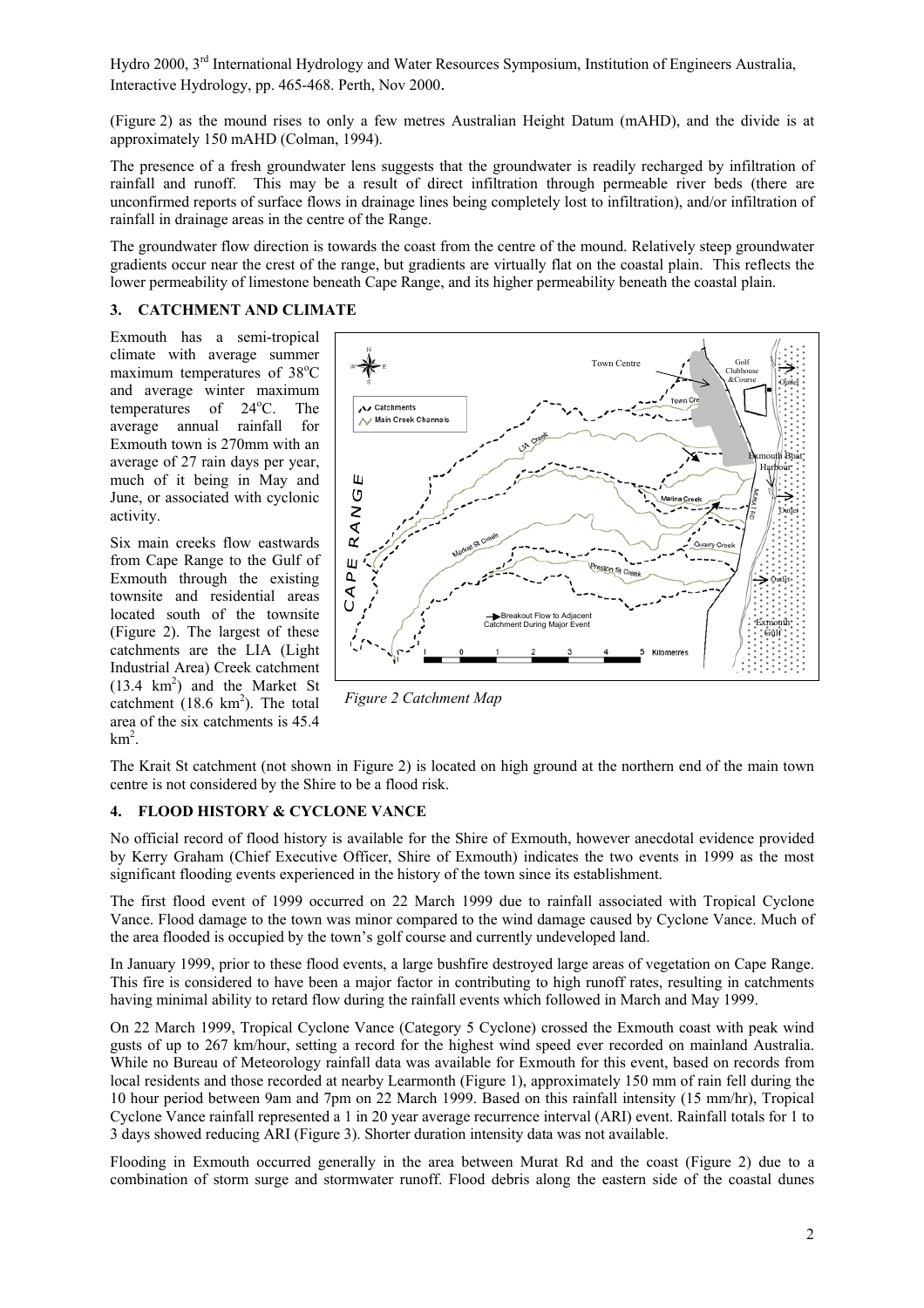

*Figure 3: Exmouth IFD Curve*



*Figure 4: Exmouth Tides, Cyclone Vance March 1999*

indicates a peak flood level of approximately 4.5 mAHD indicating approximately 3.6 Mm<sup>3</sup> of water ponded in the area between the dunes and Murat Rd. Aerial photography taken by the Department of Land Administration (DOLA) two days following the event show little ponding remaining, suggesting most water infiltrated or flowed out into the Gulf of Exmouth within 48 hours. Anecdotal evidence confirms most of this water had flowed out to the Gulf of Exmouth by 6pm on the day of the cyclone.

Peak sea levels in the Gulf of Exmouth reached 3.4 mAHD at 11:00 am on 22 March 1999 (Figure 4). Storm surge entered from the main harbour located south of the town site as well as through a natural ocean outlet located north of the golf course (Figure 2).

Based on prevailing catchment conditions (including the January 1999 bushfire), a volumetric runoff coefficient of 70% was estimated. The volume of runoff generated by the 150 mm rainfall on 22 March was estimated as 4.8  $Mm<sup>3</sup>$ , which exceeds the estimate of 3.6  $\text{Mm}^3$  available storage to 4.5 mAHD behind the coastal sand dunes. Surface runoff, rather than storm surge, was therefore considered the major factor contributing to inundation during and following Cyclone Vance.

# **5. MAY 13 1999 FLOOD EVENT**

Based on rainfall records taken by local residents and the Bureau of Meteorology's Learmonth station 144mm of rainfall was estimated to have fallen in Exmouth between 2:30am and 7:00am on 13 May 1999. Based on the intensity for this period (32mm/hr), this event was estimated as a 1 in 50 year ARI event (Figure 3).

Similar to the March event, flooding occurred generally in the area between Murat Rd and the coast (Figure 5). Although flooding in this area was observed to be not as extensive as in March, the damage associated with the passage of water to this location was greater due to higher flows and velocities.

Assuming a volumetric runoff coefficient of 70%, as for 22 March 1999, the volume of runoff generated by the 144mm over the catchment area of 45.4  $km^2$  is estimated as 4.6  $Mm^3$ . This volume is approximately 5% less than the total volume of stormwater runoff generated during Cyclone Vance.

Based on anecdotal data, floodwaters behind the dunes for the May event reached a level of approximately 3.5 mAHD. The greater amount of flooding behind the coastal dunes for Cyclone Vance is considered due to a combination of additional storm surge inflow and elevated sea levels preventing earlier discharge of floodwaters into the Gulf of Exmouth.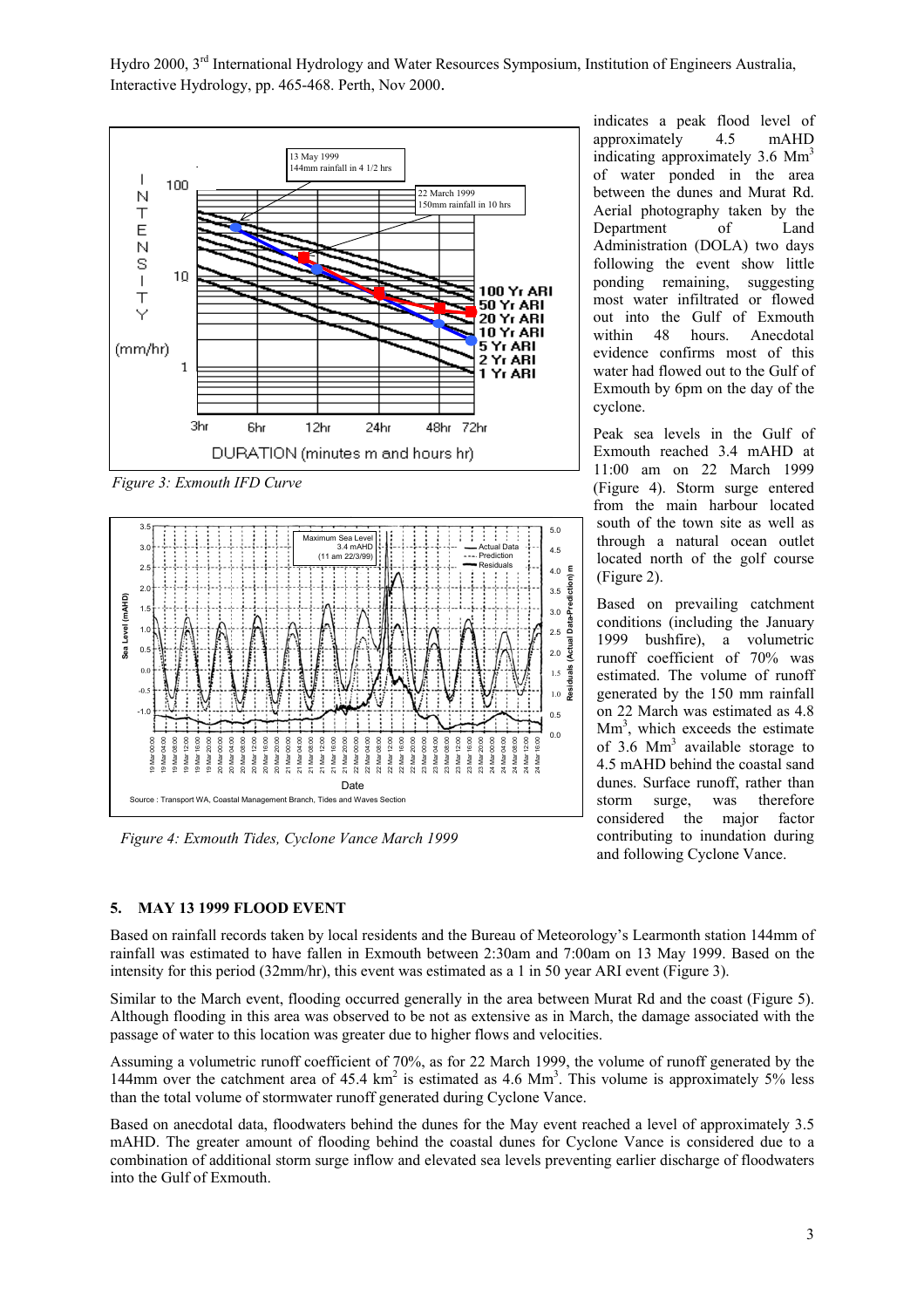

*Figure 5 : Extent of Flooding for May & March 1999 Events*

# **6. ESTIMATION OF FLOOD ARI'S**

A field inspection was conducted from 15 to 17 November 1999 to record debris depths and collect data related to the 1999 floods. Debris depths within creek channels upstream of Murat Rd were assumed to represent flood depths for the more extreme May 13 event.

Flow rates and velocities for individual catchments were estimated using Manning's equation, with a channel roughness (Mannings n) of 0.03 based on field observation and Chow (1981). Velocities in the creeks were calculated to be in the order of 3 to 4 m/s, which was consistent with field observations of mobilised large limestone cobbles which indicated high velocities. Areas near Murat Rd where flow velocities decrease, resulted in cobble deposition.

The calculation of average recurrence intervals for the 13 May 1999 event flow estimates for each catchment were based on the Rational Method (IEAust, 1987) and comparing design flows and ARI's to the estimated May 1999 flows. On this basis the ARI of the 13 May 1999 flood was estimated to be in the order of 70 years. This result is consistent with the estimated ARI of the rainfall event of 1 in 50 years, and the additional runoff which could be expected from the catchment given the bushfire in January 1999.

The Flood Index Method (IEAust, 1987) was found to provide flows which were considerably smaller than the Rational Method (by a factor of 3) for similar ARI storms. These flows appear to be too small to be representative for the catchments considered given observed debris levels. If Flood Index Method estimates were considered appropriate the May 1999 event would have been an extreme event possibly in excess of 1 in 1000 years. This was considered too high an ARI given the estimated rainfall ARI.

# **7. DEVELOPMENT OF A FLOOD MANAGEMENT STRATEGY**

The town of Exmouth is located on a floodplain where natural accumulation and deposition of runoff from Cape Range to the coast occurs. To date development of Exmouth has been deliberately away from the creek channels in order to avoid inundation of properties. This approach which has been applied since the town's establishment has paid dividends in preventing flood damage of properties during 1999. However proposals to extend future development to the area between Murat Rd and the Gulf of Exmouth have required a more detailed flood management strategy to be developed.

Proposed development in Exmouth include an Exmouth Marina Village earmarked for residential canal development, commercial mixed use development, and resort, with preliminary plans to include the concept of two flood compensating basins. Further industrial development in LIA Creek catchment near Murat Rd is also proposed.

Flood management considerations for Exmouth were divided into two broad categories of *Conveyance* and *Disposal*. No detailed hydraulic modelling was performed of the options due to budget constraints.

*Conveyance* refers to the provision of adequate flow paths and widths to enable the safe passage of surface water through the town where well defined existing flow paths currently exist. The existing conveyance system within the main town centre (Town Creek Catchment) performed well during both 1999 storms. The strategy for surface water conveyance is to provide 100 year ARI flood protection to developed areas via the continued use and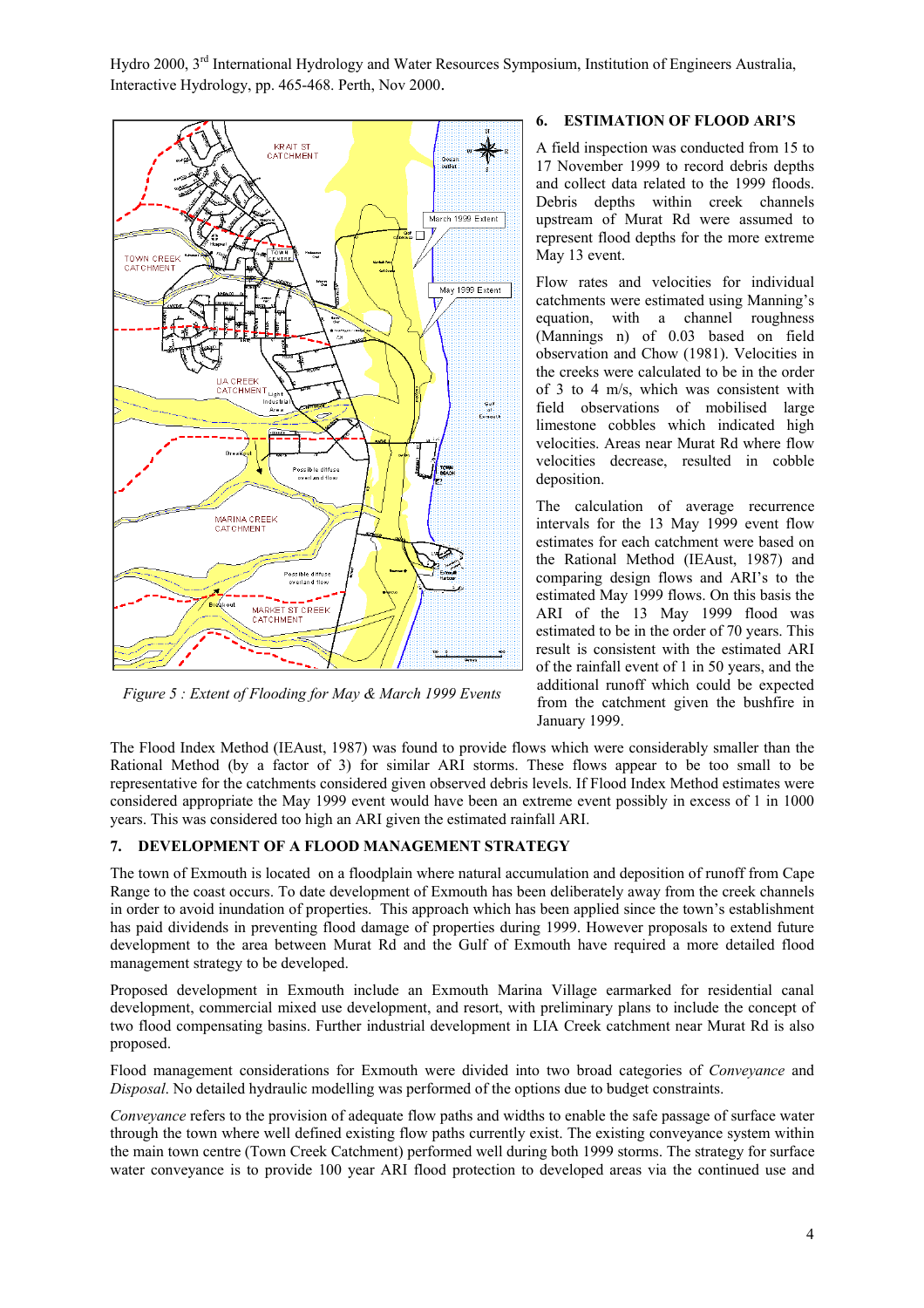maintenance of existing natural flow paths. This required the provision of additional bunds and consolidation of existing bunds, and the maintenance of floodway channels by the removal of accumulated sediments in creek channels adjacent to developed areas between large storm events.

*Disposal* refers to the provision of adequate capacity for disposal of surface water once it has passed the town. Existing flow paths downstream of Murat Rd are currently not well defined. The strategy for surface water disposal included three options; construction of detention basins, provision of additional ocean outlet capacity, and restricting floodplain development.

Opportunities for detention basins upstream of existing development are limited due to the large storage capacities which would be required to provide significant peak flow attenuation during flood events. Given the steep land immediately inland of town the opportunity for attenuating flows by storage are minimal. Preliminary plans for the Exmouth Marina Village located adjacent to the Exmouth Boat Harbour (Figure 3) include the concept of two compensating basins to be used for settlement of sediment during frequently occurring events prior to discharge to the Exmouth Boat Harbour. The storage capacity of the basins would only provide for frequent events, and events in excess of approximately a 1 year ARI event would require a spillway to discharge into canals of the Exmouth Boat Harbour.

Flow to the Exmouth Gulf currently occurs at three ocean outlets (Figure 3). They are generally efficient in terms of discharging stormwater as observed during May 1999 in which floodwaters quickly receded following the storm event. The provision of additional ocean outlets would require cutting through existing dune formations, considered likely to be environmentally unacceptable. Maintaining existing flow paths to the three existing ocean outlets is preferred in terms of stormwater disposal rather than the provision of additional ocean outlets.

The "do nothing" option involves allowing water to continue to pond in its current location and restrict developable land adjacent to the coast. This option is non preferred given the expected continued growth of Exmouth as a local and international tourist destination and the availability of engineering solutions.

Key elements of the recommended strategy are :

a). *Floodway Designation*: Designation of floodways in which development should not be permitted to occur without a detailed assessment of its impact including its obstructive effect on major flows, depth of flooding, velocity of flow, possible structural and potential flood damage, difficulty in evacuation during floods and its regional benefit.

b). *Flood Protection Bunds*: Establish new bunds and consolidate existing bunds as appropriate, especially adjacent to the LIA Creek catchment where 100 year flood protection is required.

c). *Maintenance*: Maintenance of flow channels by the removal of accumulated sediments in creek channels (particularly LIA Creek) adjacent to developed areas following large storm events. Sediment accumulation with time will reduce the capacity of the creek channel and raise upstream flood levels, increasing future risk of flooding.

d). *Opportunities for Catchment Storage*: Opportunities for the location of detention basins upstream of development in the catchments to contain flood flows are considered limited due to the large storage capacities which would be required to provide peak flow attenuation during significant flood events.

e). *Exmouth Marina Village*: Development of two compensating basins to be primarily used for the settlement of sediment during frequently occurring events prior to discharge to the Exmouth Boat Harbour. The capacity of the basins is for events smaller than typically a 1 year ARI event. The level and capacity of the basin spillways are critical to providing sufficient discharge of water to the Exmouth Boat Harbour during flood events without backwater effects.

f). *Additional Ocean Outlets*: Maintaining existing flood flow paths to the three existing ocean outlets is preferred in terms of surface water disposal rather than the provision of additional ocean outlets. The existing ocean outlets are generally efficient in terms of discharging stormwater, and additional ocean outlets should only be considered if monitoring of the flood management strategy performance indicates additional disposal capacity is required.

g). *Monitoring Strategy Performance*: Monitoring of the performance of the flood management strategy to be undertaken following significant storm events with revisions to be made as appropriate.